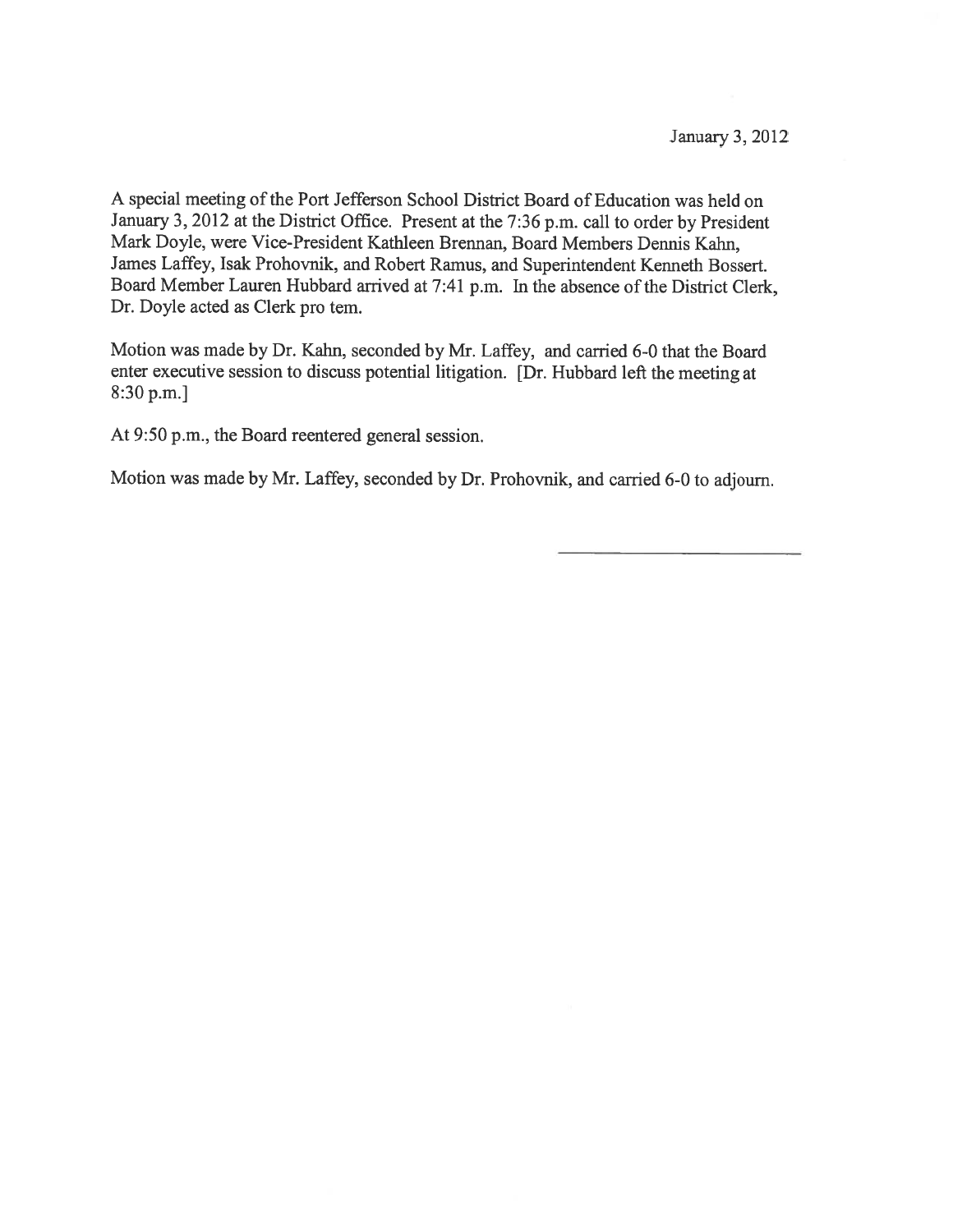December 13, 2011

The regular monthly business meeting of the Board of Education of Port Jefferson Union Free School District was held on December 13, <sup>2011</sup> at Edna Louise Spear Elementary School. Present at the 6:05 p.m. call to order by President Mark Doyle were Vice-President Kathleen Brennan, Board Members Lauren Hubbard, Dennis Kahn, James Laffey, Isak Prohovnik, and Robert Ramus, Superintendent of Schools Kenneth Bossert, Assistant Superintendent for Pupil Personnel Services Donna Guiffre, Assistant Superintendent for Business Sean Leister, and District Clerk Janice Baisley.

Motion was made by Mrs. Brennan, seconded by Dr. Kahn and carried 7-0 that the Board enter executive session to discuss matters relating to grievances, negotiations, student and personne<sup>l</sup> matters.

At 7:25 p.m. the Board left executive session. Choral and orchestra students performed. General session reconvened at 7:35 p.m.

Motion was made by Mrs. Brennan, seconded by Dr. Prohovnik, and carried 7-0 that the Board approve the minutes of the following meetings:

> Regular Meeting held November 8, 2011 Special Meeting held November 15, 2011 Work Session held November 22, 2011

Dr. Doyle opened the Public Comment portion of the meeting.

Soo Jung — foreign language trips/Italy trip

Sarah Jourdain — foreign language trips/Italy trip

Dennis Brennan — budget /tax impact on community

Student representative, Nicole Capobianco, reported on high school activities.

PTA President, Jill Russell, reported on PTA activities.

The repor<sup>t</sup> from the Superintendent of Schools included the following:

- Special Education Program Modifications Mrs. Guiffre
- Budget Update Mr. Leister

Discussion ensued regarding budget scenarios to be presented at the January meeting; scenarios representing 2, <sup>1</sup> and 0% tax levy increases will be presented on January 10.

The repor<sup>t</sup> from the Board President included the following:

- PTA meeting
- Distributed information on the SCSSA Advocacy Workshop and the Regional Legislative Breakfast. Dr. Doyle asked that board members interested in attending these events inform the District Clerk to be registered.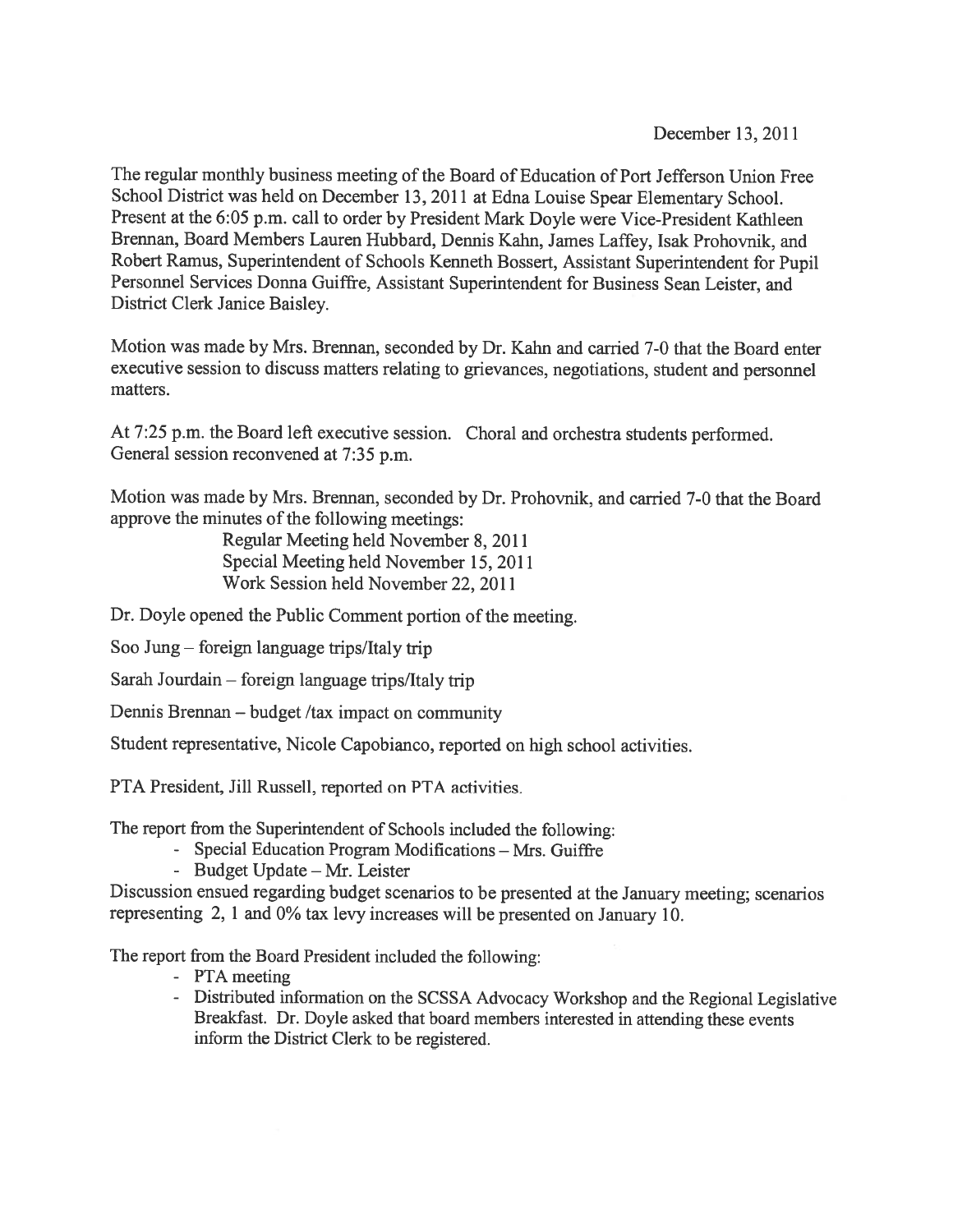Committee reports were given as follows:

Dr. Hubbard — Facilities Committee to be scheduled Mrs. Brennan — Curriculum Committee Mr. Ramus — Finance and BAC Dr. Kahn/Mr. Leister - Audit Committee

# BOARD CONSENT AGENDA

Motion was made by Mrs. Brennan, seconded by Dr. Prohovnik that as recommended by the Superintendent of Schools, the Board approve Personnel resolutions numbered A. 1-7 appearing on the December 13, <sup>2011</sup> consent agenda. Mr. Laffey asked that A.1 be pulled for <sup>a</sup> separate vote. Original motion was amended to approve Personnel resolutions A.2-7. Amended motion carried 6-0. It was determined that discussion on resolution A. 1 be moved to executive session.

Motion was made by Dr. Prohovnik, seconded by Mr. Ramus that as recommended by the Superintendent of Schools, the Board approve Finance resolutions numbered B. 1-3 appearing on the December 13, 2011 consent agenda. Dr. Prohovnik asked that B.2 and B.3 be acted on separately. Motion to approve  $\overline{B.1}$  carried 7-0. Discussion ensued regarding B. 2; motion to approve B.2 carried 7-0. Discussion ensued regarding B.3; motion to approve B.3 carried 7-0.

Motion was made by Mr. Ramus, seconded by Mr. Laffey that as recommended by the Superintendent of Schools, the Board approve Facilities and Operations resolution numbered C. <sup>1</sup> appearing on the December 13, <sup>2011</sup> consent agenda. Discussion ensued. <sup>A</sup> list of groups using district facilities is to be provided to the Board when the policy is addressed. Motion to approve C.1 carried 6-0-1 (Dr. Kahn abstained).

Motion was made by Dr. Prohovnik, seconded by Mr. Ramus that as recommended by the Superintendent of Schools, the Board approve Education resolutions numbered D. 1-5 appearing on the December 13, <sup>2011</sup> consent agenda. Dr. Prohovnik asked that D.3 be voted on separately. [Mr. Laffey left the room.] Original motion was amended to approve Education resolutions D.1, 2, <sup>4</sup> and 5. Amended motion carried 6-0. Discussion ensued regarding D.3; motion carried 5-0- <sup>2</sup> (Dr. Prohovnik and Dr. Kahn abstained). [Mr. Laffey reentered.]

# OLD BUSINESS

Revisions to Board Policy 9120.1, Nepotism and Patronage were presented for <sup>a</sup> second reading and adoption. Motion was made by Mr. Ramus, seconded Dr. Prohovnik, and carried 7-0 that the Board approve and adopt the revisions to Policy 9120.1.

### NEW BUSINESS

Mr. Ramus initiated discussion regarding Board membership on the Finance Committee. Motion was made by Dr. Doyle, seconded by Dr. Prohovnik, and carried 7-0 that Mr. Laffey be appointed to serve on the Finance Committee for the 2011-2012 school year.

 $\langle \cdot \rangle$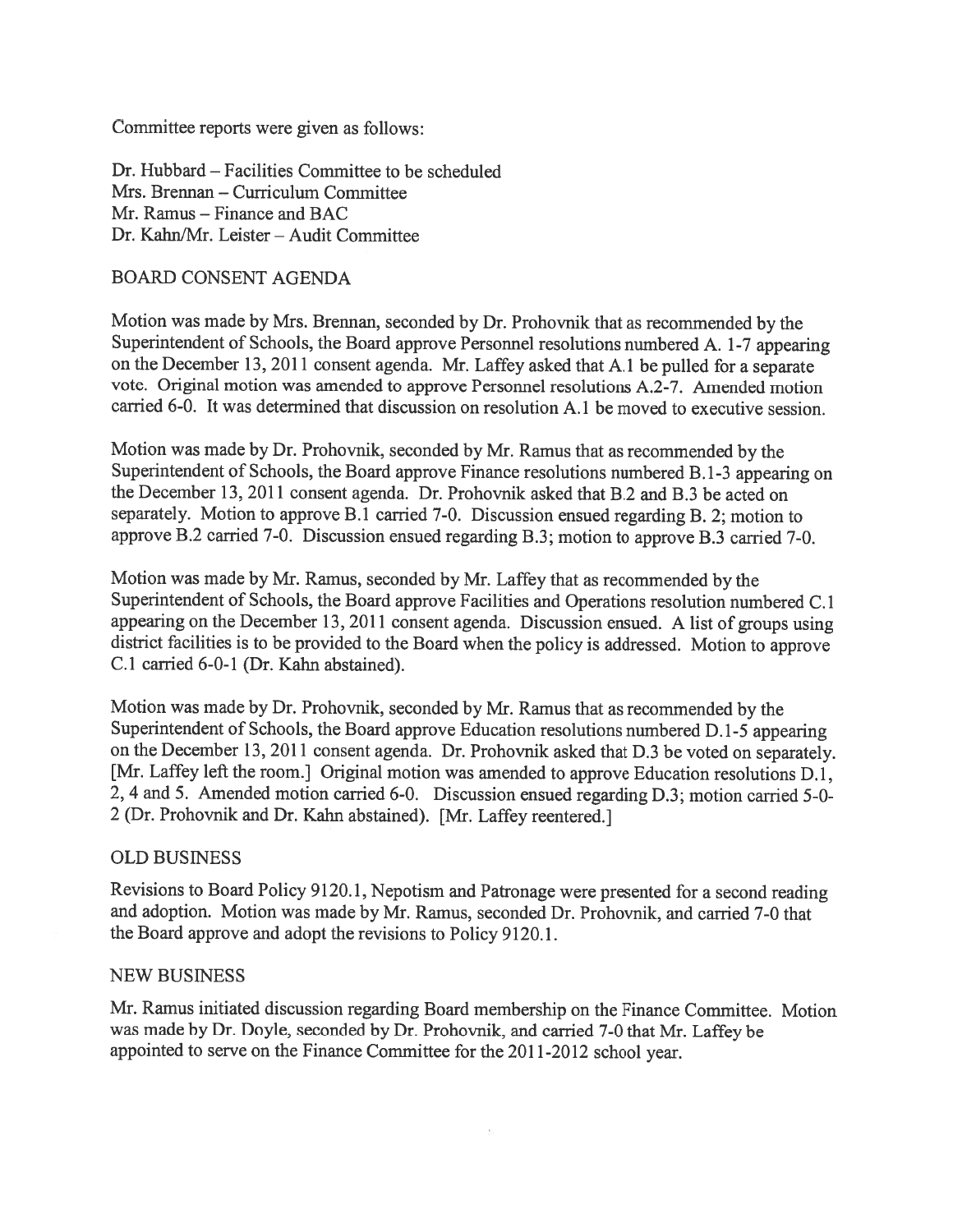Dr. Doyle introduced a walk-in resolution regarding grievances 2011-1 and 2011-2. Motion was made by Mr. Ramus, seconded by Mrs. Brennan, and carried 7-0 that the Board deny grievance 201 1-1 and grievance 2011-2 at Level 3.

Dr. Doyle announced the second public comment portion of the meeting.

At 9:47 p.m., motion was made by Dr. Kahn, seconded by Mr. Ramus and carried, 7-0 to continue discussions regarding grievances, negotiations, and potential litigation. The District Clerk left the meeting and Dr. Doyle acted as Clerk pro tem.

At 11:38 p.m. the Board reentered General Session.

Motion was made by Mr. Laffey, seconded by Dr. Hubbard and carried 7-0 that the Board approve Personnel resolution A.1 on the December 13, <sup>2011</sup> Consent Agenda.

At 11:39 p.m., motion was made by Mrs. Brennan, seconded by Mr. Laffey and carried 7-0 to adjourn.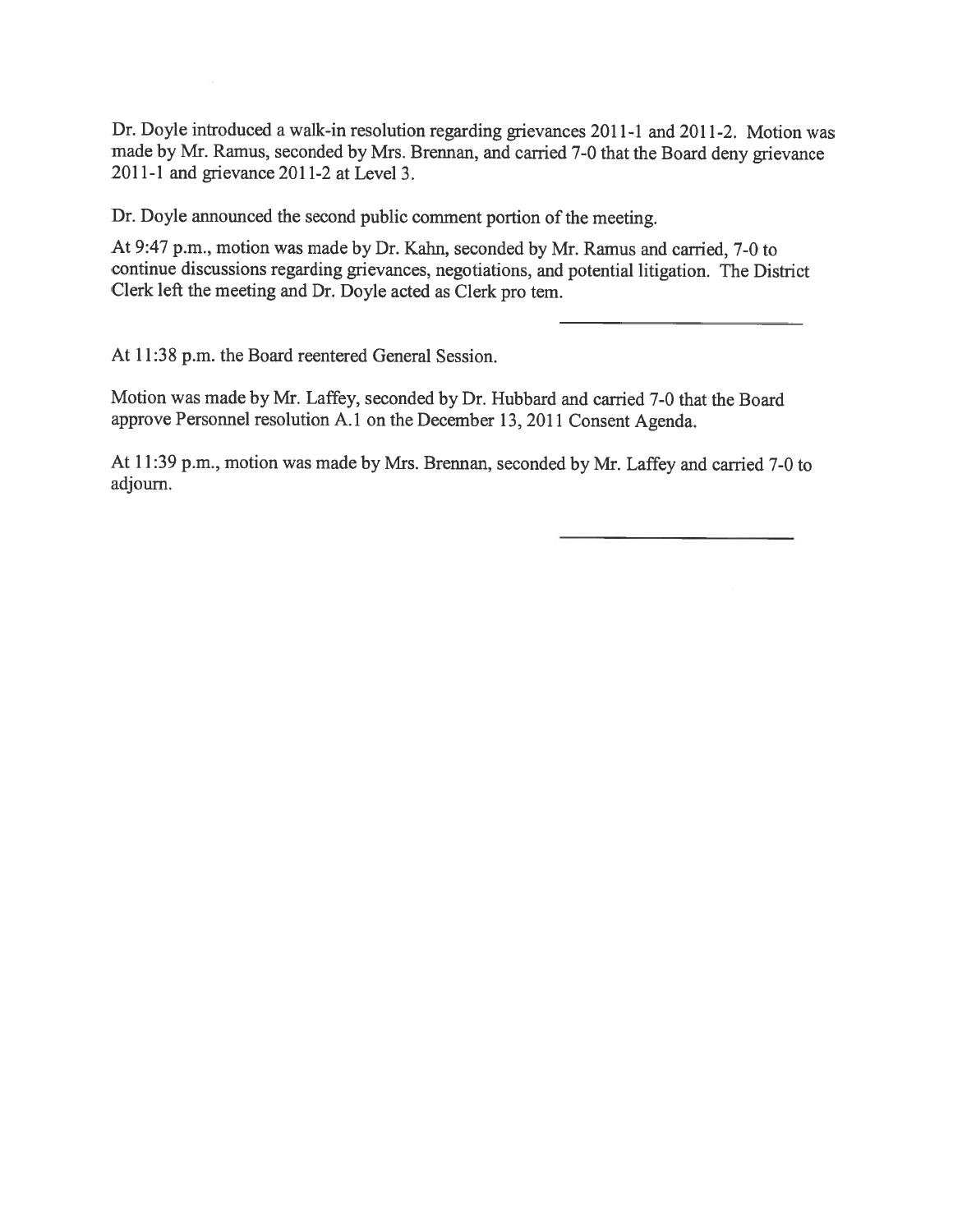## CONSENT AGENDA 12/13/11

### A. Personnel

1. Substitutes

> The Board approves the following substitutes for the 2011-2012 school year: **Teachers**

> > Kelly Maguire Donna Farenga Teaching Assistants Sheila Albinson Kim Berger Amy Frohlich Kelly Maguire

2. Request for Leave — Teaching Assistant

The Board approves the request of Patricia Dowden, Teaching Assistant, for <sup>a</sup> leave of absence from January 3, 2012 through the end of the 2011-2012 school year, in accordance with Article XI. 10 of the negotiated agreement with the United Paraprofessionals Association of Port Jefferson.

3. Leave Replacement Appointment — Teaching Assistant

The Board appoints Michelle Lautato as <sup>a</sup> teaching assistant on <sup>a</sup> leave replacement basis (for Patricia Dowden) effective January 3, 2012 through the remainder of the 2011-2012 school year, in accordance with the negotiated agreement with the United Paraprofessionals Association of Port Jefferson.

4. Leave Replacement Appointment — Teacher

The Board appoints Lisa Griffiths as <sup>a</sup> teacher of Elementary Education on <sup>a</sup> leave replacement basis (for Miegan Rowett) effective November 14, 2011 to April 16, 2012, at Level MA<sub>15</sub> Step 1 in accordance with the negotiated agreement with the Port Jefferson Teachers' Association.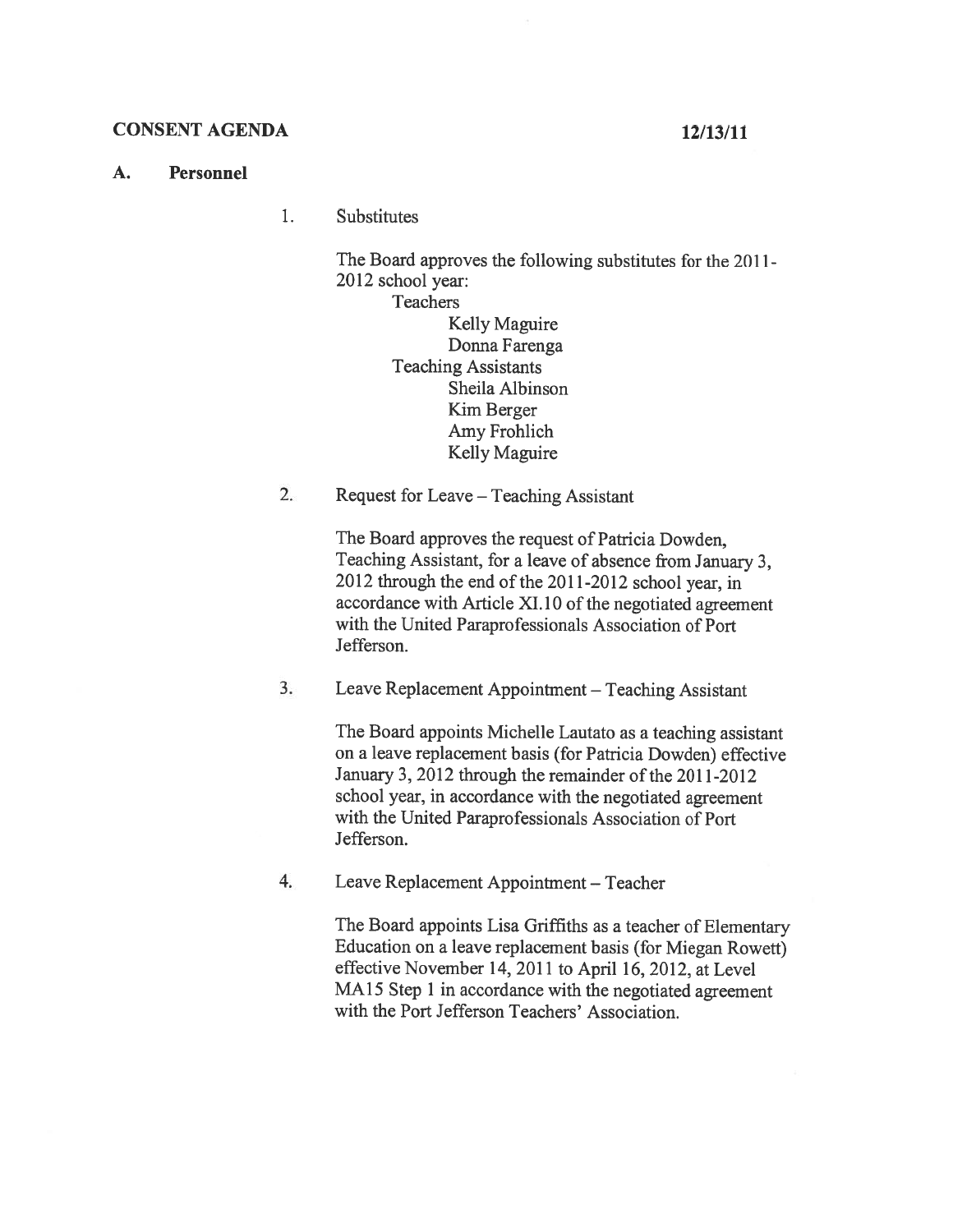5. Coaching / Athletic Appointments

The Board approves the following coaching / athletic appointments for the 2011-2012 school year:

MSG Varsity Outreach Media Advisor Brian Chalmers MS Wrestling Coach Mike Feile Community Fitness Center Instructors Michael Caravello

Lifeguards for Conmiunity Swim Loraine Serabian

Traci Johansen Dinarae Squatriglia Alycia Petitto Andrew Cosci James Mimnaugh Michael Riley Emily Fleckenstein Jake Cavanaugh Kirsten Crovello Amanda Skelly

# 6. Rate of Pay— Substitute Custodian

The Board approves the rate of pay for substitute custodian Peter Colon in the amount of \$12.00 per hour effective with the 2011-2012 school year.

7. Resignation — Payroll Supervisor

The Board accepts the letter of resignation from Lorraine Dunkel as Senior Account Clerk / Payroll Supervisor effective January 1, 2012.

#### B. Finance

1. Financial Reports

The Board accepts the financial reports.

2. Change Order

The Board approves Change Order Number 1 with SJ Electric, Inc., in the amount of \$6,500.00.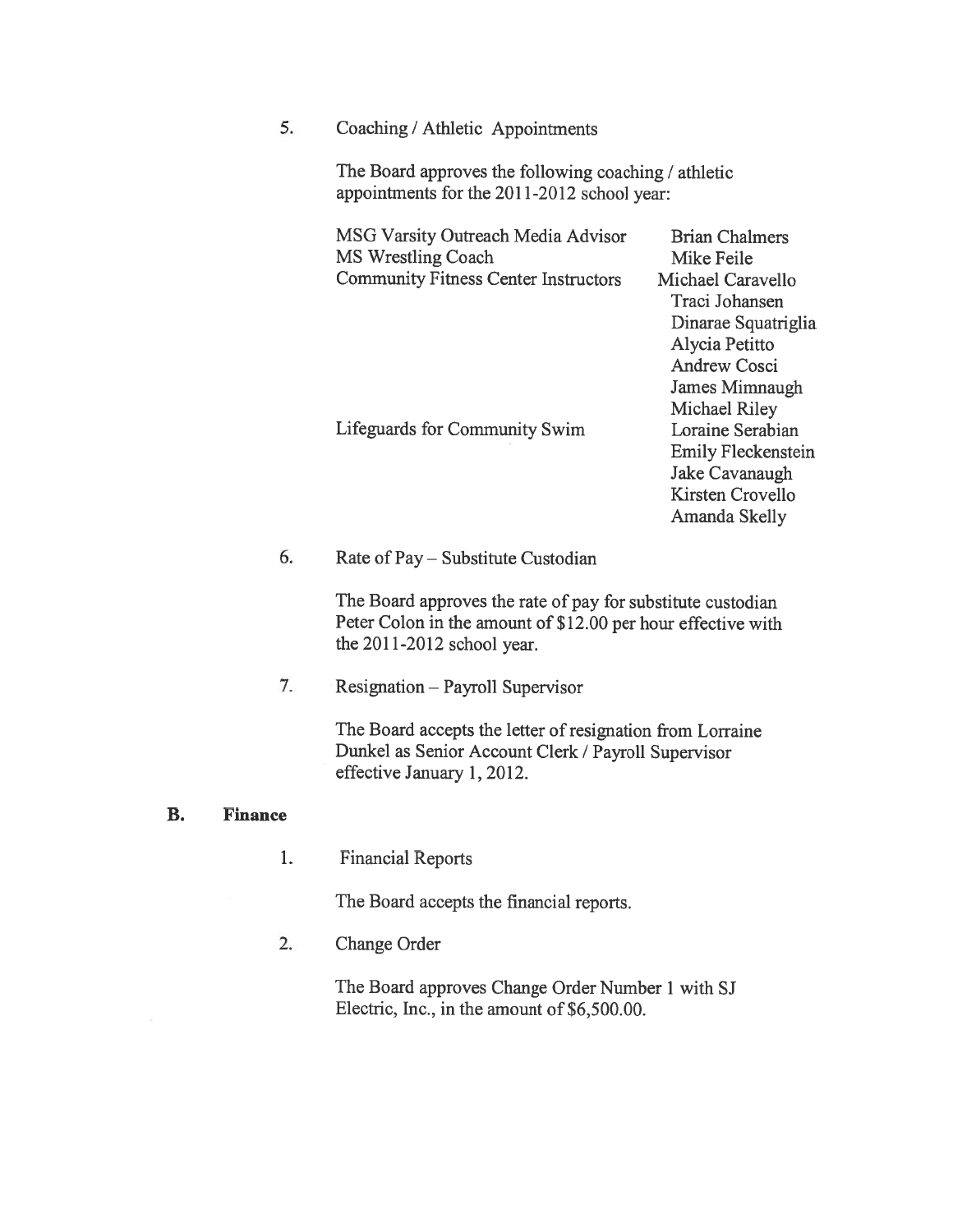3. Establishment of Non-Interest Bearing Bank Account

The Board approves the establishment of <sup>a</sup> non-interest bearing bank account with Capital One for the purpose of offsetting the increasing cost of collaterization.

### C. Facilities and Operation

1. Use of Facilities Fee Schedule

The Board approves the attached Use of Facilities Fee Schedule for immediate implementation.

### D. Education

1. CSE Recommendations

The Board accepts the recommendations of the Committees on Special Education.

2. Instructional Service Agreement

The Board approves the Instructional Service Agreement between the District and Education, Inc., for the provision of home instruction services for the 2011-2012 school year.

3. Out-of-State Trip

The Board approves the propose<sup>d</sup> trip to Boston, Massachusetts, May <sup>10</sup>  $-11$ , 2012, for Grade 7 students.

4. High School Course Offering

The Board approves the addition of Foundations in English as a high school course offering commencing with the 2012-2013 school year.

5. Textbook Approval

The Board approves the adoption of New York Chemistry, Matter and Change, published by McGraw Hill, copyright date 2013, for use by Chemistry students.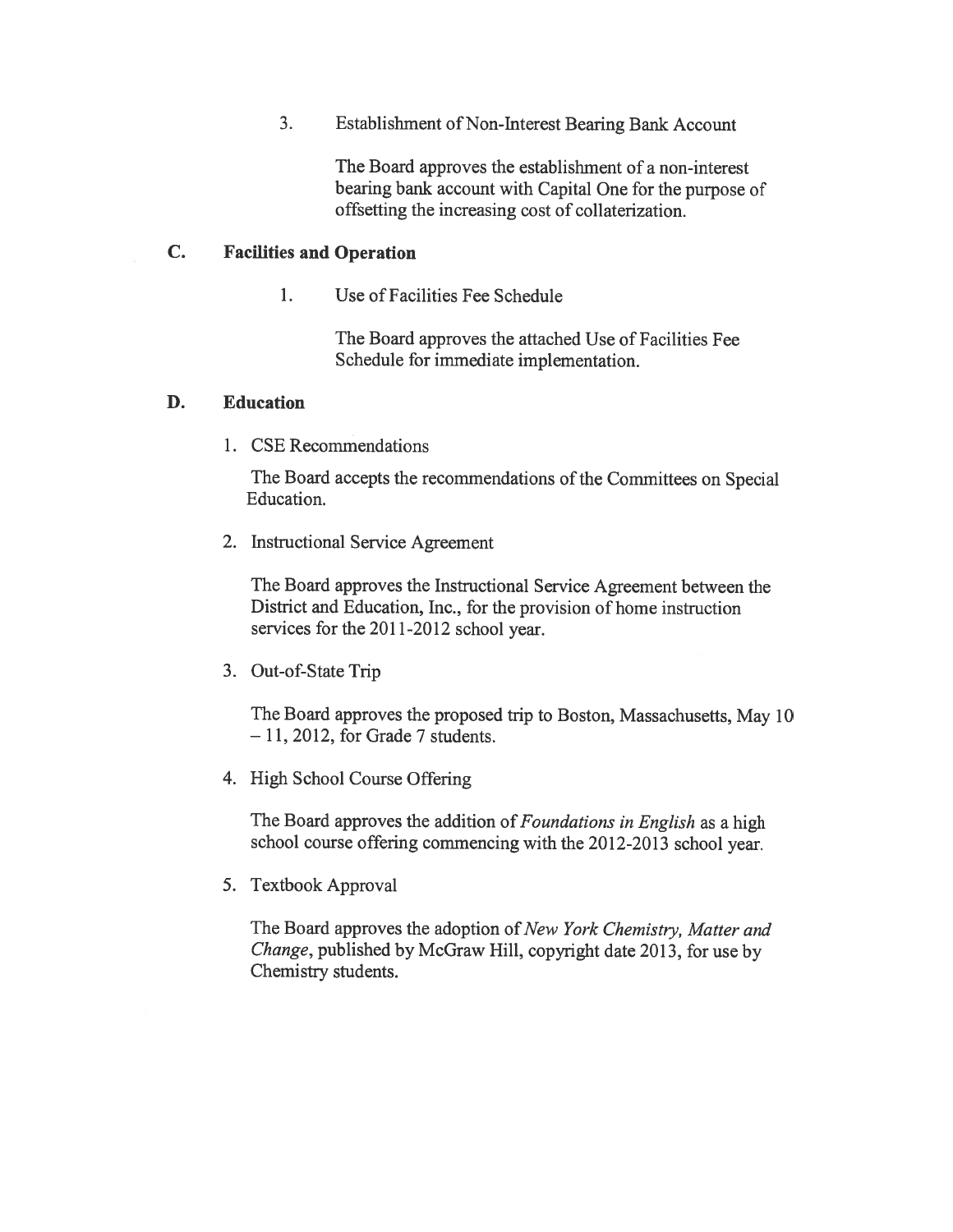# NEPOTISM AND PATRONAGE

The Board of Education is committed to building trust in the district and the community by ensuring that hiring and purchasing processes and decisions are competitive, based on cost and merit. No preference will be <sup>g</sup>iven in hiring or purchasing based on persona<sup>l</sup> relationships with, or advantage to, current employees or Board members.

- 1. Board members holding actual or prospective personal, familial or financial interest in resolutions, motions or decisions placed before the Board for action, must publicly announce that interest and recuse themselves from voting if appropriate.
- 2. <sup>A</sup> two-thirds majority of the entire Board is required for the appointment of <sup>a</sup> blood or marriage relative of board members to <sup>a</sup> teaching position. "Blood or marriage relative" is defined as immediate family - parent, child, sibling, or spouse.
- 3. This policy shall not be understood to prohibit any Board member from voting on the appointment of, or on <sup>a</sup> contract of employment with, that member's blood or marriage relative, in accordance with applicable laws.
- 4. Board members will not impose undue pressure (individual or as <sup>a</sup> Board) on administrators or staff before and after recommendations for purchase or hire are made.
- a. The Board may review the processes used by the administration and staff to develop data and information upon which recommendations to the Board have been made.
- b. The Board shall assign the school district's attorney to investigate any suspected abuse or misuse of the employment or procuremen<sup>t</sup> process in any individual candidacy or bid brought into question by <sup>a</sup> member(s) of the Board.
- 5. The administration will comply with the Purchasing Policies (Board Policy <sup>6700</sup> et seq.) in respec<sup>t</sup> to purchasing competitively and without prejudice or favoritism, and in following the bidding procedures of such policy and the General Municipal Law.
- 6. The administration will assure that the competitive hiring process outlined in Board Policies <sup>9240</sup> and <sup>2926</sup> are followed. With regar<sup>d</sup> to any candidate for employment, the administration is required to take reasonable steps to investigate and repor<sup>t</sup> to the Superintendent and Board of Education any known family relationships, of that candidate to any Board member or current employee of the District. Although family relationship with current Board members or employees is not necessarily <sup>a</sup> bar to employment in the district, such relationship may impose particular duties on the Board in the employment process and the administration in assignment of supervision. Disclosure of a family relationship between <sup>a</sup> candidate and <sup>a</sup> current Board member or employee is important to avoid the fact or appearance of impropriety in hiring.

INSERT ATTACHED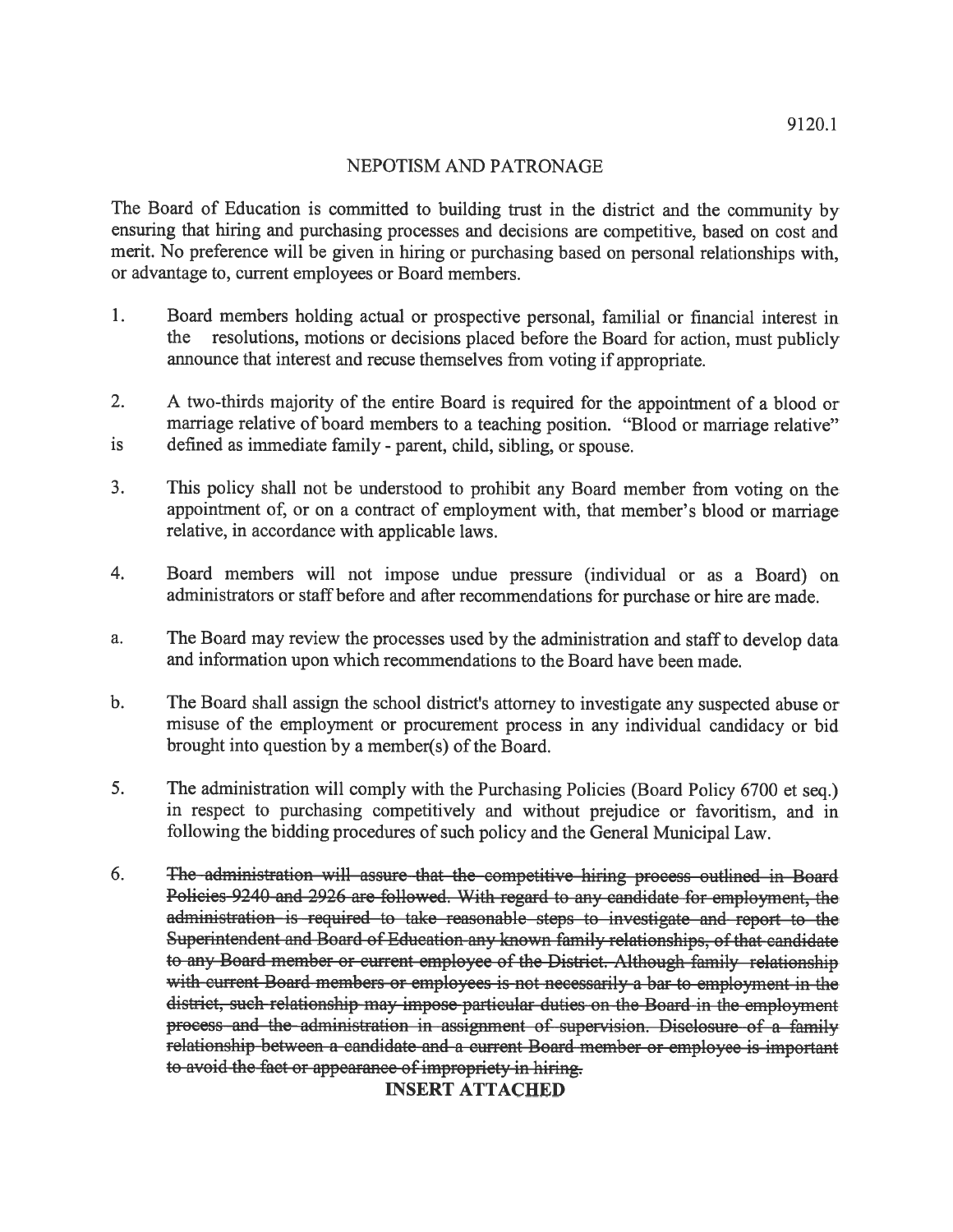- 7. No individual who is <sup>a</sup> blood or marriage relative of <sup>a</sup> Board member or district administrator will be allowed more than <sup>30</sup> days per diem salary prior to Board approval.
- 8. When <sup>a</sup> recommendation to accept <sup>a</sup> bid or hire is rejected by the Board of Education, the administration must re-initiate the bidding process or the search for candidates by re posting, re-advertising and recruiting. Only after an attempt is made to recruit additional candidates may the administration begin interviews with new candidates or vendors. If candidates from the original advertising or recruiting process are considered qualified, the administration is not required to re-interview them before they are considered for recommendation for employment or vendor status.
- 9. Normally, an administrator shall not be permitted or assigned to directly supervise an employee related to the administrator by blood or marriage. Exceptions to this rule and supervision by an administrator of <sup>a</sup> more distant relative may be determined by the Superintendent after consideration of other available options and the goa<sup>l</sup> of avoiding the fact or appearance of impropriety. This restriction shall not preclude the fulfillment by any administrator of such other responsibilities or exercise of such authority as may be appropriate to the supervisor's administrator's position.

Related Laws: General Municipal Law Sec.103, 104, 109, 119, 800's; Education Law Sections 1619, 2103, 2513, 2556, 3016; Bd of Ed v. McGinnis, 100AD2d 300, 1984

Revision presented for 1<sup>st</sup> reading: 10/14/08  $2^{nd}$  reading & adoption: 11/18/08

Revision presented for  $1<sup>st</sup>$  reading:  $5/11/10$ 2<sup>nd</sup> reading & adoption: 6/8/10

Revision presented for <sup>1</sup> reading: 10/11/11 tabled to 11/8/11  $2<sup>nd</sup>$  reading & adoption:  $12/13/11$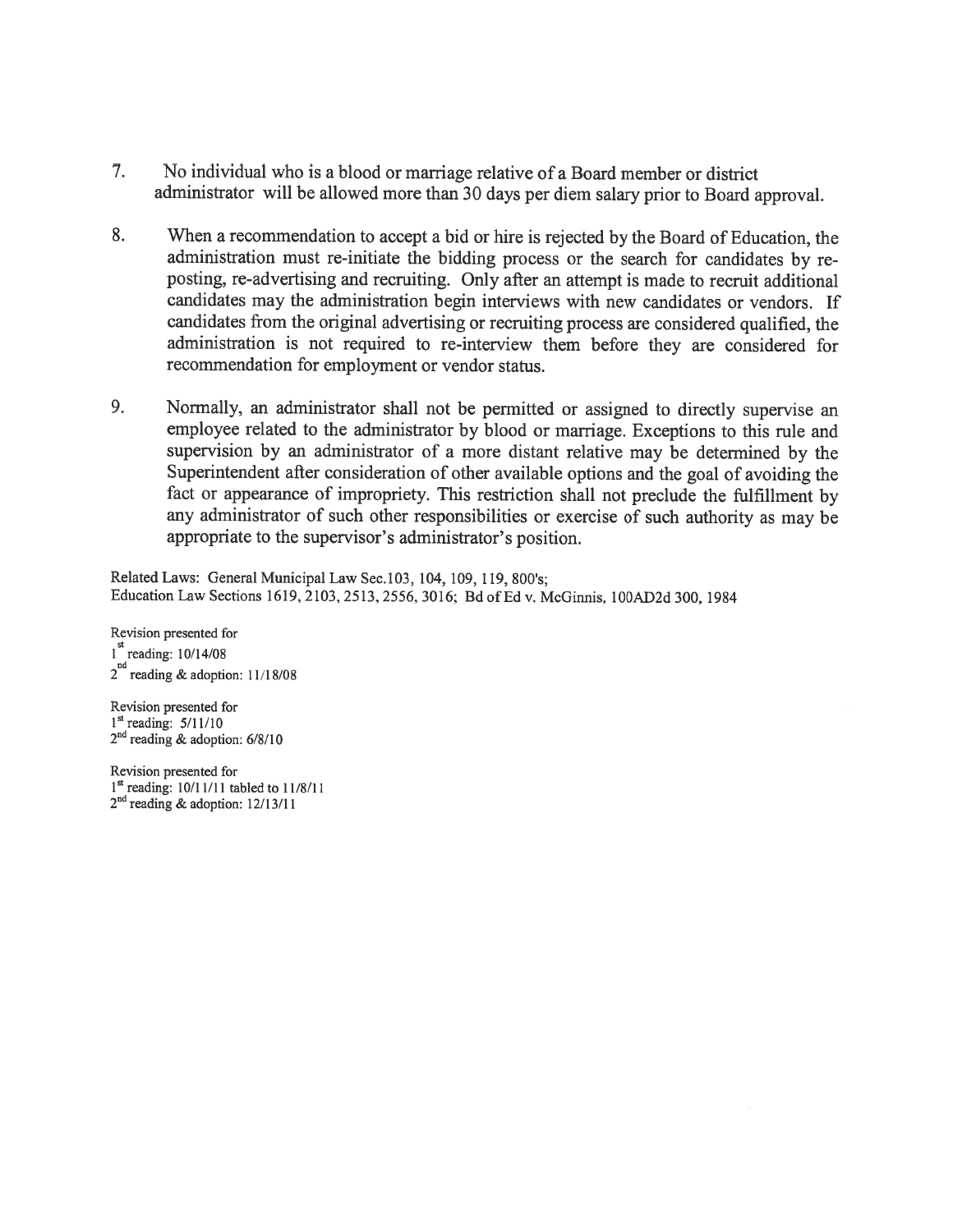#### INSERT

It is important to avoid the fact or appearance of impropriety when hiring new employees or when entering contracts with consultants and other vendors. The Superintendent and administration will take reasonable steps to ensure that discover any potential conflict of interest involving district employees participating in <sup>a</sup> decision-making process leading to <sup>a</sup> rccommcndation to the Board for thc hiring of <sup>a</sup> candidatc or for entering into <sup>a</sup> contract with <sup>a</sup> third party arc promptly and fully disclosed. Such potential conflicts will be promptly and fully disclosed to the Board before it takes action on any resulting recommendation. District employees involved in decisions regarding hiring or the engagemen<sup>t</sup> of outside consultants and vendors are required to disclose any potential conflicts of interest (in fact or appearance) to the Superintendent during the decision-making process. The administration will ensure that the competitive hiring process outlined in Board Policies 9240 and 2926 are followed. With regard to any candidate for employment or outside vendor, the administration is required to and Superintendent will take reasonable steps to investigate and report to the Superintendent and Board of Education any known family significant relationships (blood or marriage) of that candidate to any Board member or current employee of the District. Although family significant such relationships with current Board members or employees are is not necessarily a bar to employment in the district, such relationships may impose particular duties on the Board in the employment process and the administration in assignment of supervision. In addition, Board members are also required to disclose any conflict of interest to the Superintendent and Board before voting on <sup>a</sup> candidate for hire or <sup>a</sup> contract.